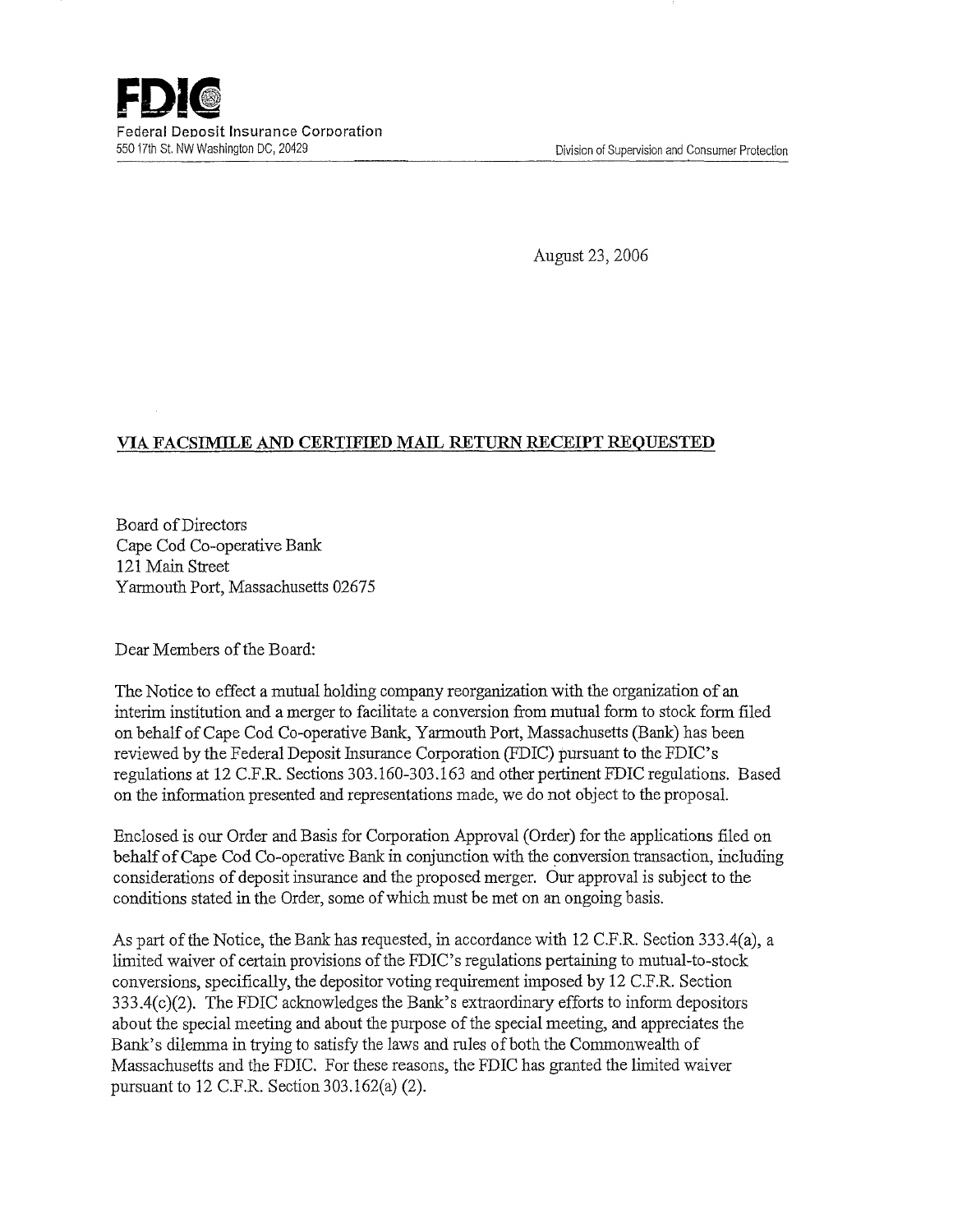Please advise the Boston Area Office in writing when the proposed transaction has been consummated. If an extension of the time limit included in the Order is required, a letter requesting a specific extension of the limitation including reasons therefore should be submitted to the Boston Area Office.

Sincerely,

/s/

John M. Lane Deputy Director

Enclosure

cc: Richard A. Schaberg Thacher Proffitt & Wood 1700 Pennsylvania Avenue, NW Suite 800 Washington, DC 20006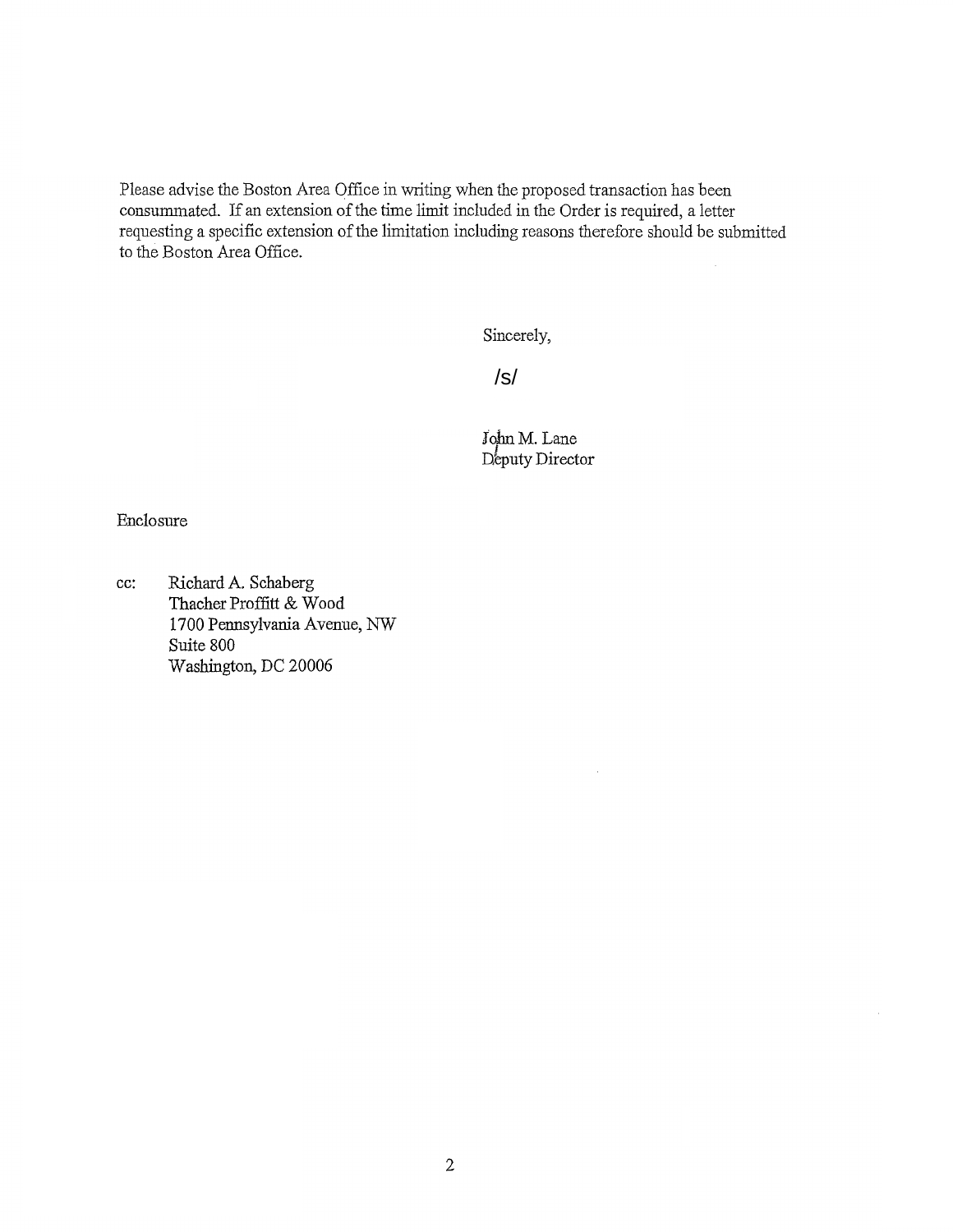## FEDERAL DEPOSIT INSURANCE CORPORATION

Cape Cod Co-operative Bank Yarmouth Port, Barnstable County, Massachusetts

Application for Federal Deposit Insurance and Consent to Merge

## ORDER AND BASIS FOR CORPORATION APPROVAL

Pursuant to Section 5 and Section 18(c) and other provisions of the Federal Deposit Insurance Act (FDI Act), an application has been filed on behalf of Cape Cod Cooperative Bank, Yarmouth Port, Massachusetts, (Mutual Institution), currently a statechartered mutually-owned Deposit Insurance Fund member with total resources of \$470,313,000. and total deposits of \$364,967,000 as of June 30, 2006, for the FDIC's consent to merge with Cape Cod Co-operative Bank (Stock Bank), Yarmouth Port, Massachusetts, a proposed new state-chartered stock co-operative bank, the.Resultant Bank. In addition, an application has been filed for Federal deposit insurance for "Cape Cod De Novo Co-operative Bank" (Interim Mutual) and Stock Bank.

The transaction is to effect the Mutual Institution's plan of reorganization which, solely to facilitate such undertaking, provides for:

- the bank to establish a de novo Massachusetts chartered mutual co-operative bank, to be known as Interim Mutual;
- the Interim Mutual to reorganize into a Massachusetts chartered mutual holding company to be known as "Coastal Affiliates, MHC" (MHC); and simultaneously establish awholly-owned stock co-operative bank to be known as Stock Bank;
- the bank to immediately merge with and into the Stock Bank, with the Stock Bank as the surviving entity under the name of "Cape Cod Co-operative Bank" which will be a Massachusetts stock co-operative bank {Resultant Bank).

At the conclusion of the reorganization, the deposits of the Mutual Institution will continue to be insured under the Deposit Insurance Fund. The Application for the establishment of MHC has been approved by the Federal Reserve Bank of Boston. Following the consummation of the merger, the Resultant Bank will operate the same business, with the same management, at the same locations now being served by the Mutual Institution. The proposed transaction, per se, will not alter the competitive structure of banking in the market served by the Mutual Institution. The Resultant Bank's principal office will continue to be located at 121 Main Street, Yarmouth Port, Massachusetts.

Notice of the proposed transaction, in a form approved by the FDIC, has been published pursuant to fihe FDI Act. A review of available information, including the Community Reinvestment Act (CRA} Statement of the proponent, disclosed no inconsistencies with the purposes of the CRA. The resultant institution is expected to continue to meet the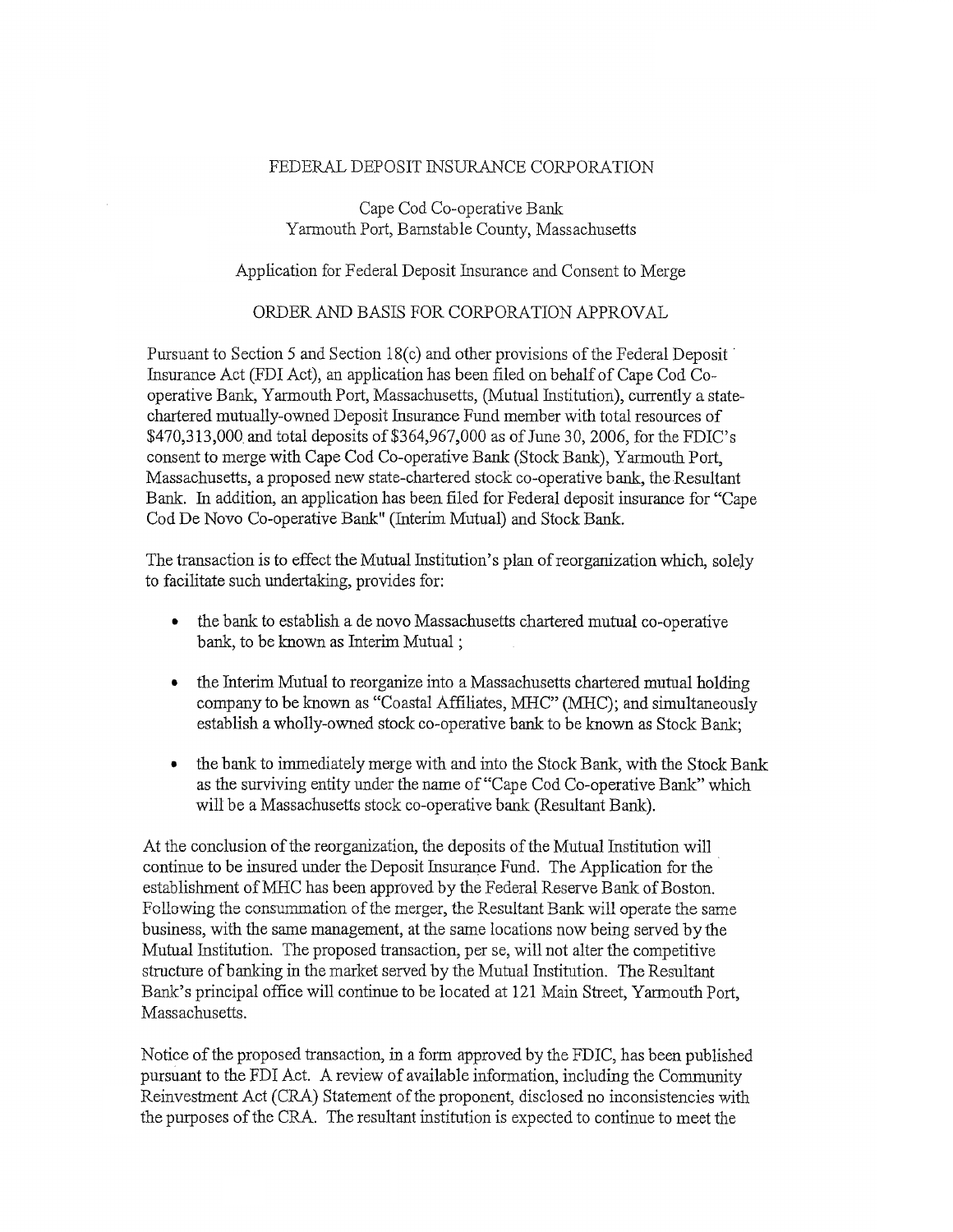credit needs of its entire community, consistent with the safe and sound operation of the institution.

In connection with the applications, the FDIC has taken into consideration the financial and managerial resources and prospects of the proponent banks and the Resultant Bank, and the convenience and needs of the community to be served. The FDIC has also taken into consideration the effectiveness of the insured depository institutions involved in the proposed merger transaction in combating money-laundering activities. In connection with the application for deposit insurance, the FDIC has taken into consideration the financial history and condition, adequacy of the capital structure, earnings prospects, general character and fitness of management, risk to the insurance fund, convenience and needs of the community, and consistency of corporate powers. Having found favorably on all statutory factors and having considered other relevant information, including alI reports on competitive factors furnished by the Comptroller of the Currency, the Board of Governors of the Federal Reserve System, the Director of the Office of Thrift Supervision and the Attorney General of the United States, it is the FDIC's judgment that the applications should be and hereby are approved, subject to the fallowing conditions:

- 1. That except for the proposed transfer of stock to Coastal Affiliates, MHC, no shares of the stock of Cape Cod Co-operative Bank shall be sold, transferred or otherwise disposed of, to any person (including any Employee Stock Ownership Plan) unless prior notice is provided to, and non-objection is received from the FDIC;
- 2. That, prior to a sale, transfer or other disposition of any shares of Coastal Affiliates, MHC to any person (including any Employee Stock Ownership Plan), or a conversion of Coastal Affiliates MHC to stock form, Cape Cod Co-operative Bank will provide written notification to the FDIC and provide the FDIC with copies of all documents filed with the state and federal banking and/or securities regulators in connection with any such sale, transfer, disposition or conversion;
- 3. That should any shares of the stock of Cape Cod Co-operative Bank be issued to persons other than Coastal Affiliates, MHC, any dividends waived by Coastal Affiliates MHC must be retained by Cape Cod Co-operative Bank and segregated, earmarked, or otherwise identified on the hooks and records of Cape Cod Cooperative Bank. Such amounts must be taken into account in any valuation of the institution and factored into the calculation used in establishing a fair and reasonable basis for exchanging shares in any subsequent conversion of Coastal Affiliates, MHC, to stock form; such amounts shall not be available for payment to, or the value thereof transferred to, minority shareholders, by any means, including through dividend payments or at liquidation;
- 4. That, any change in proposed management, including the board of directors or proposed ownership (ten percent or more of the stock and new acquisztions of, ar subscriptions to, ten percent or more of the stock), will render this approval null